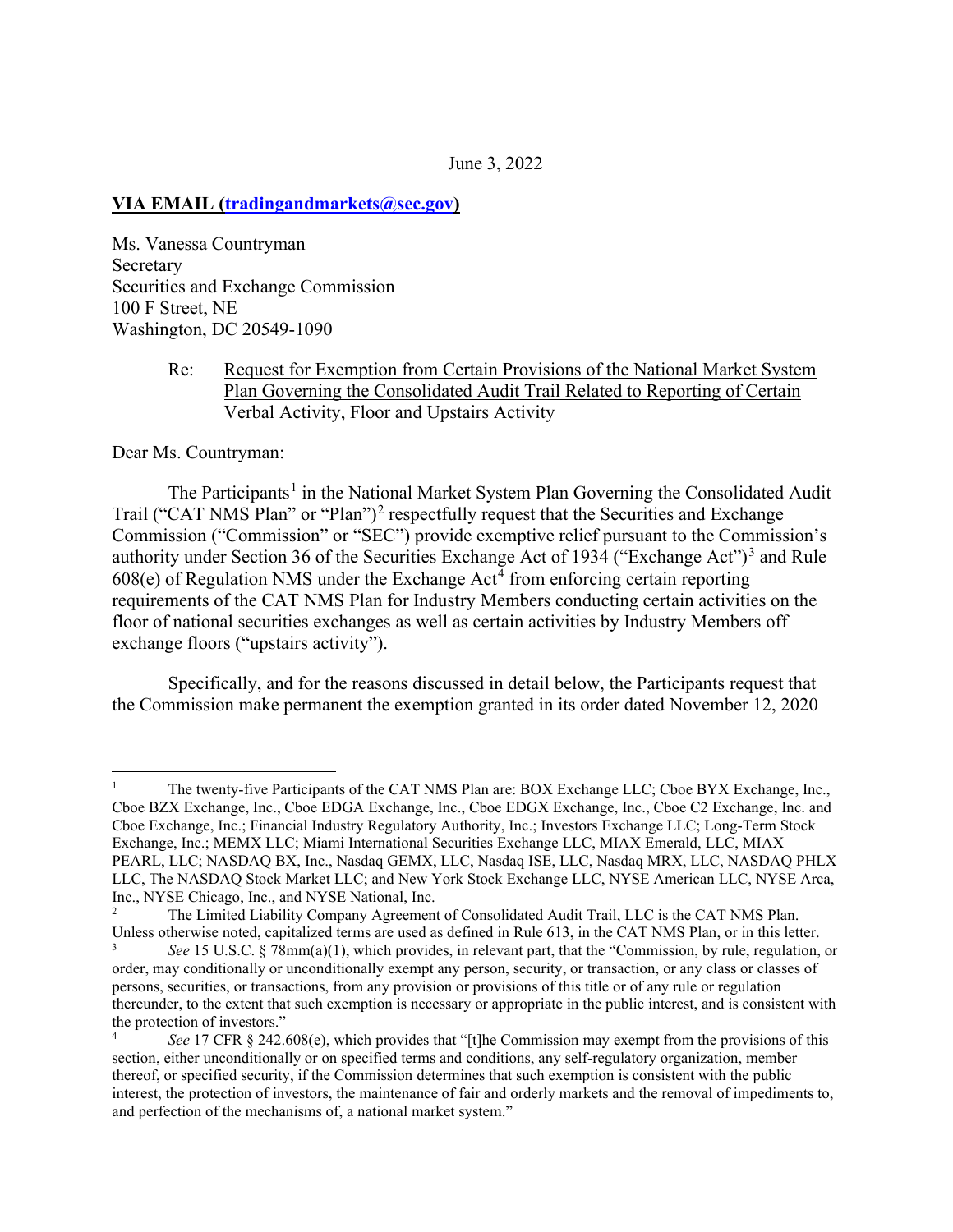(the "November 2020 Exemption Order"),<sup>5</sup> which temporarily exempted each Participant from the requirement in Section 6.4(d) of the CAT NMS Plan that requires each Participant, through its Compliance Rule,<sup>6</sup> to require its Industry Members to record and electronically report to the Central Repository the following, until July 31, 2023: (1) floor broker verbal announcements of firm orders on an exchange that are otherwise reported as systematized orders; (2) market maker verbal announcements of firm quotes on an exchange trading floor; (3) telephone discussions between an Industry Member and a client that may involve firm bid and offer communications; and (4) unstructured electronic and verbal communications that are not currently captured by Industry Member order management or execution systems (*e.g.*, Bloomberg chats, text messages).

As a condition to the November 2020 Exemption Order, the Commission required that the Participants provide a written status update on the reporting of these quotes and orders by July 31, 2022, including the estimated costs of reporting these quotes and orders and an implementation plan for the reporting of these quotes and orders. In satisfaction of this requirement, the Participants are providing at  $\Delta$ ppendix  $\Delta$  a written status update.<sup>7</sup> As discussed below, given the absence of a technological or business solution to report such quotes and orders to CAT and the costs and unreliability of reporting them manually, the Participants do not believe it currently is possible to develop a feasible implementation plan.

The Participants believe that the requested relief is "necessary or appropriate in the public interest, and is consistent with the protection of investors," and is "consistent with the public interest, the protection of investors, the maintenance of fair and orderly markets and the removal of impediments to, and perfection of the mechanisms of, a national market system."<sup>8</sup>

## **I. Background**

## A. CAT Reporting Requirements

Under Rule  $613(c)(7)$  of Regulation NMS and Sections 6.3(d) and 6.4(d) of the CAT NMS Plan, reportable events are based on, among other things, the receipt, routing and execution of orders. <sup>9</sup> Rule  $613(j)(8)$  and the CAT NMS Plan provide that "orders" include: "(i) Any order received by a member of a national securities exchange or national securities association from any person; (ii) Any order originated by a member of a national securities exchange or national securities association; or (iii) Any bid or offer." An order is defined in Exchange Act Rule 300

<sup>5</sup> Exchange Act Release No. 90405 (Nov. 12, 2020), 85 Fed. Reg. 73544 (Nov. 18, 2020), https://www.sec.gov/rules/exorders/2020/34-90405.pdf.

Section 1.1 of the CAT NMS Plan defines "Compliance Rule" to mean, "with respect to a Participant, the rule(s) promulgated by such Participant as contemplated by Section 3.11."

<sup>7</sup> As discussed below, the Participants do not believe that the status update in Appendix A negates the need for the Commission to conduct a full economic analysis of the costs and benefits that would be associated with reporting the quotes and orders that are the subject of this exemption request.

<sup>8</sup> 17 CFR § 242.608(e).

<sup>9</sup> Rule 613(j)(9) provides that "[t]he term *reportable event* shall include, but not be limited to, the original receipt or origination, modification, cancellation, routing, and execution (in whole or in part) of an order, or receipt of a routed order."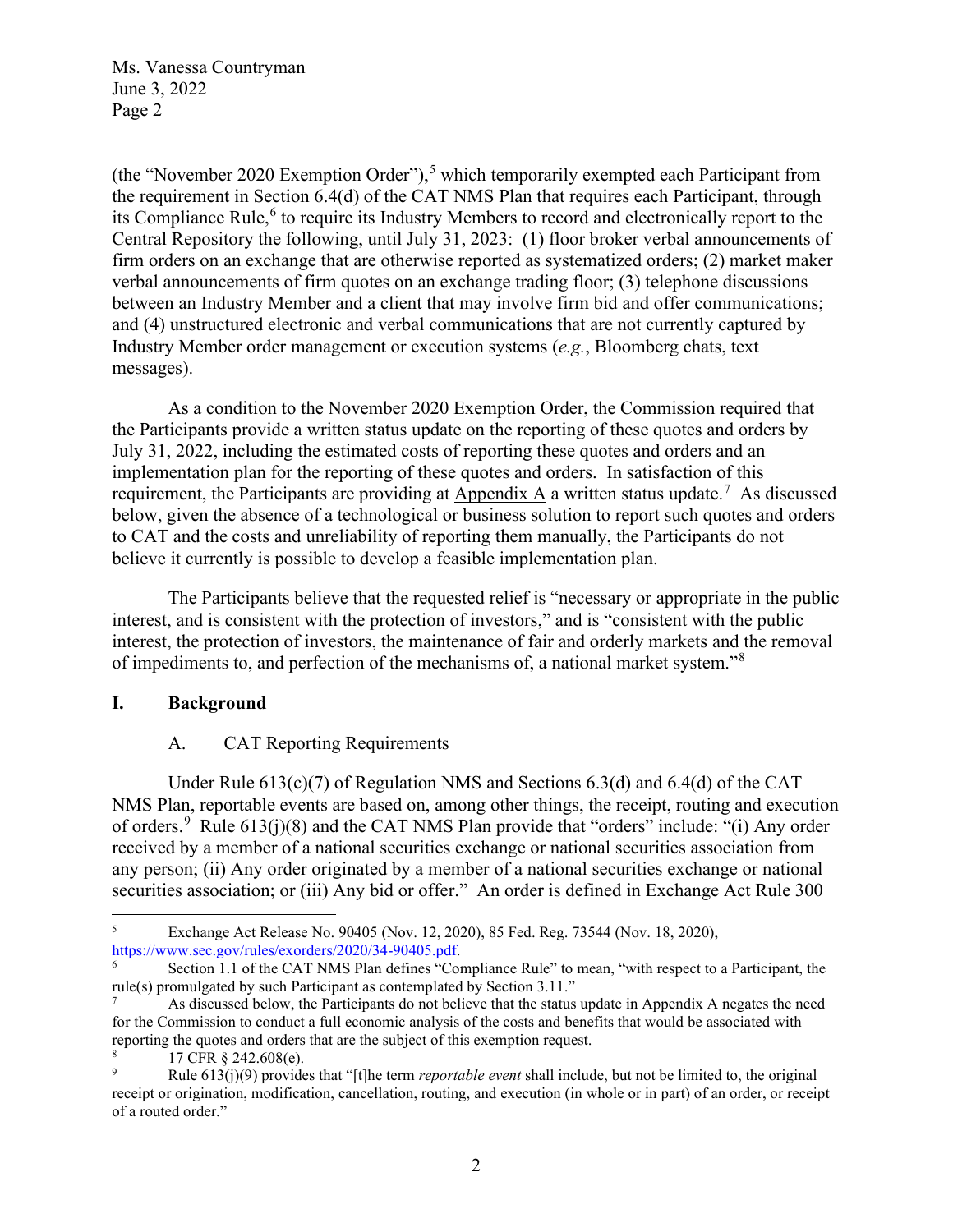as "any *firm* indication of a willingness to buy or sell a security, as either principal or agent, including any bid or offer quotation, market order, limit order, or other priced order."<sup>10</sup> In addition, a "bid" or "offer" is defined in Regulation NMS as the bid price or offer price communicated by a member of an exchange or association to any broker-dealer or to any customer, at which it is willing to buy or sell one or more round lots of an NMS security, as principal or agent, *but excluding indications of interest*. 11 Because indications of interest and non-firm indications of a willingness to buy or sell a security, are not "orders" or "bids" or "offers" under SEC rules, actions involving them do not constitute reportable events under the CAT NMS Plan.<sup>12</sup> Firm indications of a willingness to buy or sell a security are orders, bids or offers and have reportable events associated with them pursuant to the CAT NMS Plan.

#### B. Current Temporary Exemptive Relief

The Commission issued the November 2020 Exemption Order in response to the Participants' exemption request dated July 1, 2020.<sup>13</sup> The November 2020 Exemption Order granted temporary relief until July 31, 2023, for the reporting of: (1) floor broker verbal announcements of firm orders on an exchange that are otherwise reported as systematized orders; (2) market maker verbal announcements of firm quotes on an exchange trading floor; (3) telephone discussions between an Industry Member and a client that involve firm bid and offer communications; and (4) unstructured electronic communications that are not currently captured by Industry Member order management or execution systems (*e.g.*, Bloomberg chats, text messages). As a condition to this relief, the Commission required that the Participants provide a written status update on the reporting of these quotes and orders by July 31, 2022, including the estimated costs of reporting these quotes and orders and an implementation plan for the reporting of these quotes and orders. The Participants are providing a written status update responsive to the Commission's request at Appendix A. In addition, as a condition to this relief, Participants must continue to require that firm verbal interest on an exchange floor be expressed pursuant to exchange rules approved by the Commission, and Participants must require that any firm verbal interest expressed by a floor broker must be related to a CAT-reportable systematized order, and any resulting trade must be reported to CAT.

In granting the temporary exemption, the Commission acknowledged the "current difficulties of implementing reporting of such events," and that "the reporting of such orders and quotes involves complexity and/or costs, especially because capture of this information may require significant manual human intervention."14 The Commission based its determination to grant the temporary exemptive relief on its belief that "over time, the costs of capturing this CAT reportable information could decline due to technological or business developments, such as

<sup>13</sup> Letter from Michael Simon, CAT NMS Plan Operating Committee Chair, to Vanessa Countryman, Secretary, Commission, dated July 1, 2020 (the "July 2020 Exemption Request"),

<sup>&</sup>lt;sup>10</sup> 17 CFR § 242.300(e) (emphasis added).<br><sup>11</sup> 17 CFR 242.600(b)(8) (emphasis added).

<sup>&</sup>lt;sup>11</sup> 17 CFR 242.600(b)(8) (emphasis added).<br><sup>12</sup> See EAO B3 and B38 regarding indication

<sup>&</sup>lt;sup>12</sup> *See* FAQ B3 and B38 regarding indications of interest ("IOI") and requests for quotes ("RFQ"), available at www.catnmsplan.com/faq/index.html.

https://catnmsplan.com/sites/default/files/2020-07/07.01.2020-Exemptive-Request-Re-Verbal-Activity.pdf . 14 November 2020 Exemption Order at 11-12.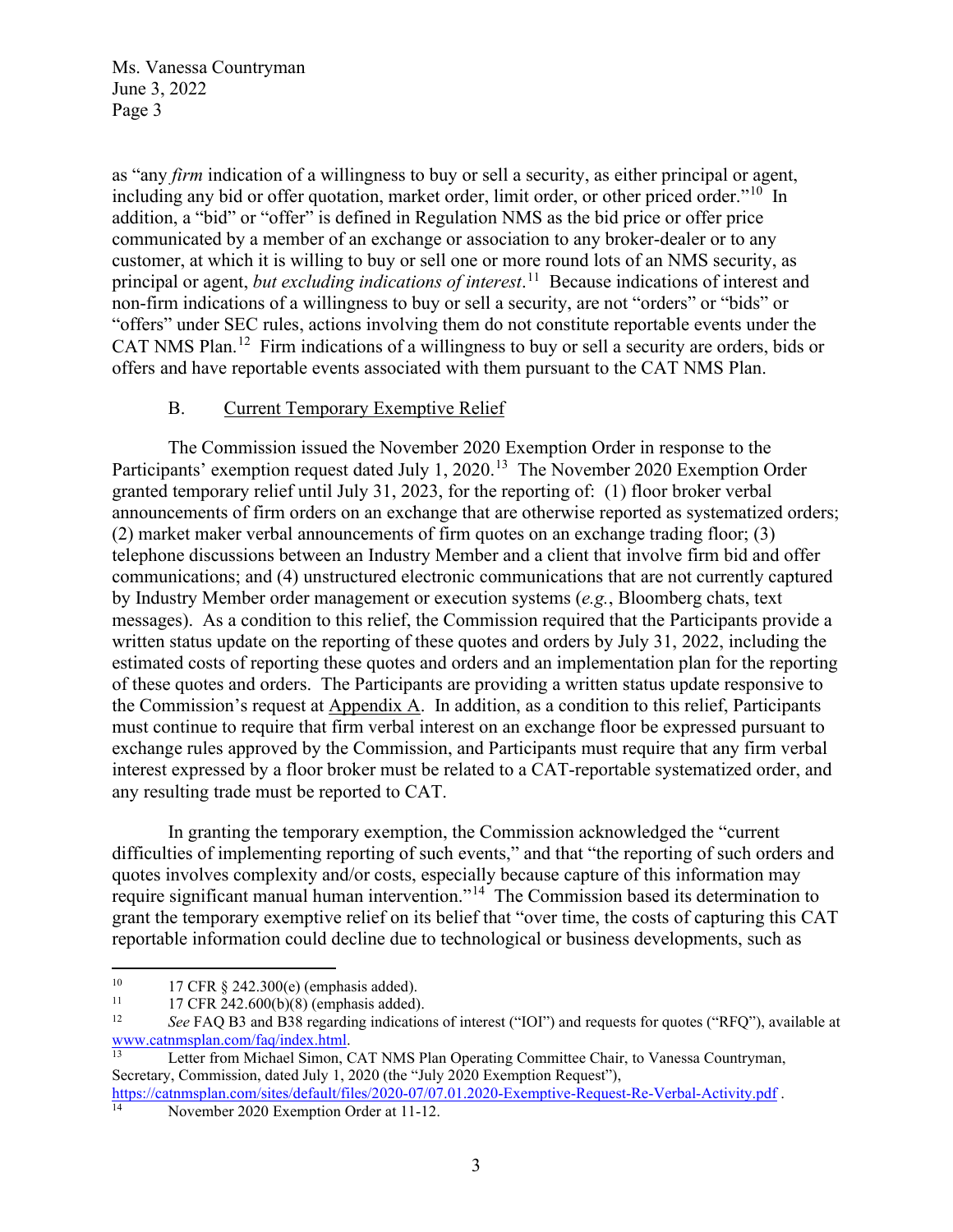through the usage of artificial intelligence or automated processes to capture and report such information, instead of reliance on the manual capture of order information."15 In this regard, the Commission reasoned that "granting temporary exemptive relief to delay the reporting of verbal quotes and orders could allow Participants and Industry Members time to develop or implement technological changes necessary to capture this information at a lower cost."<sup>16</sup>

## **II. Request for Exemption**

A. The Activities Addressed in the November 2020 Exemption Order Were Not Contemplated by Rule 613 or the CAT NMS Plan and Were Not Included in the Cost-Benefit Analysis in the CAT NMS Plan Adopting Release

As an initial matter, and as described in the July 2020 Exemption Request, the Participants reiterate that the verbal floor activity and unstructured verbal and electronic upstairs activity at issue were not previously contemplated by Rule 613 or the CAT NMS Plan.<sup>17</sup> Most notably, there was no cost-benefit analysis by the Commission related to the capture and reporting of this activity in the Rule 613 Adopting Release nor later in the CAT NMS Plan Adopting Release.<sup>18</sup> The Participants nevertheless requested the exemptive relief to provide clarity to market participants.

The Commission disagreed with the Participants' view in its November 2020 Exemption Order. However, the November 2020 Exemption Order did not cite to any discussion in the CAT NMS Plan or the CAT NMS Plan Adopting Release regarding the activity at issue. Nor did the Commission address the Participants' assertion that there was no cost-benefit analysis related to the capture and reporting of this activity in the CAT NMS Plan Adopting Release. Rather, the Commission directed the Participants to undertake such analysis by July 31, 2022, as a condition to the relief.

This is a highly unusual circumstance. The CAT NMS Plan Adopting Release did not include any cost-benefit analysis with regard to capturing and reporting verbal floor activity and unstructured verbal and electronic upstairs activity. But the Commission now asserts that such activity is and always has been subject to Rule 613 and the CAT NMS Plan, and is requiring the Participants to undertake a cost analysis as a condition to exemptive relief. Had the Commission performed a cost-benefit analysis when it approved the CAT NMS Plan, it would not be necessary for the Participants to do so now.

 $\frac{15}{16}$  *Id.* at 12.

 $\frac{16}{17}$  *Id.*<br>See

<sup>17</sup>*See* July 2020 Exemption Request at 5, 9-10. 18 *See* Joint Industry Plan; Order Approving the National Market System Plan Governing the Consolidated Audit Trail, Exchange Act Release No. 79318 (Nov. 15, 2016), 81 Fed. Reg. 84696 (Nov. 23, 2016) ("CAT NMS Plan Adopting Release"), https://www.sec.gov/rules/sro/nms/2016/34-79318.pdf.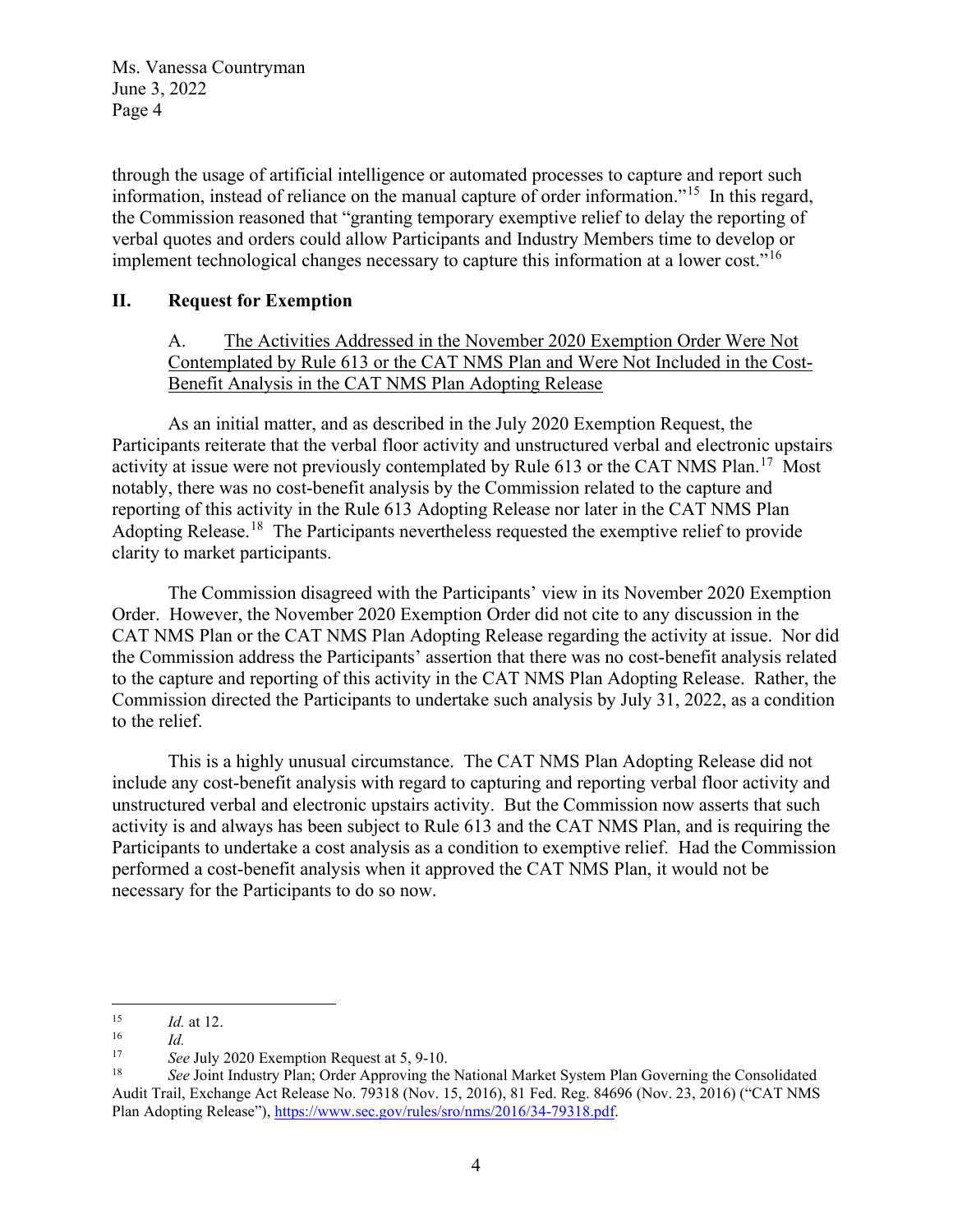## B. The Technological Advancements Contemplated by the November 2020 Exemption Order for Capturing Verbal Floor and Upstairs Activities in an Automated Manner Have Not Materialized

The November 2020 Exemption Order is premised on the Commission's belief that technological or business developments by July 2023, including potential breakthroughs in artificial intelligence, could allow the Participants and Industry Members to capture and report verbal/manual quotes and orders in a cost-effective manner and without manual human intervention.

Unfortunately, the technological or business breakthroughs contemplated by the November 2020 Exemption Order have not materialized. Nor do such advancements appear to be on the horizon. It simply is not possible using current technology or business practices to record, analyze and report in an automated manner (1) floor broker verbal announcements of firm orders on an exchange that are otherwise reported as systematized orders; (2) market maker verbal announcements of firm quotes on an exchange trading floor; (3) telephone discussions between an Industry Member and a client that may involve firm bid and offer communications; and (4) unstructured electronic and verbal communications that are not currently captured by Industry Member order management or execution systems (*e.g.*, Bloomberg chats, text messages). Neither natural language processing nor voice recognition technology currently is sophisticated enough to reliably, accurately and consistently capture, parse and analyze and report these interactions in the current trading environments and workflows.<sup>19</sup> Accordingly, the Participants, CAT Advisory Committee members and Industry Member groups including the Financial Information Forum (FIF) that have considered this issue continue to believe that capturing and interpreting this activity in an automated matter is not possible with current technology.

# C. Manually Capturing and Reporting Verbal Activity Would be Costly, Inconsistent, Prone to Error and Disruptive

The alternative—*i.e.*, manually capturing these events by requiring a human being to listen to every verbal interaction of every floor broker, market maker or upstairs trader either live or from tape, and/or to sift through electronic communications to determine if and precisely when a quote was given—is impracticable. Determining whether unstructured electronic and

<sup>&</sup>lt;sup>19</sup> Many commentators have observed that current AI technology is unable to complete tasks involving abstraction and judgment. *See, e.g.*, Isabelle Bousquette, *Mayo Clinic Assessing Google AI Tool as It Seeks More Insights From Patient Records*, WALL ST. J. (Mar. 24, 2022) ("[N]atural language processing . . . has made strides in recent years, say experts, although it remains early days."); Ann-Marie Alcantara, *AI Customer-Service Startup Netomi Raises \$30 Million*, WALL ST. J. (Nov. 17, 2021) (noting that "conversational artificial intelligence is still in its infancy"); Steve Lohr, *What Ever Happened to IBM's Watson?*, N.Y. TIMES (July 16, 2021) (reporting that IBM Watson "might well fail a second-grade reading comprehension test"); Jared Council, *Behind Microsoft's Nuance Deal: Natural Language Processing, Explained*, WALL ST. J. (Apr. 13, 2021) ("NLP systems currently in use are designed for very specific uses, and their performance tends to break down when they encounter something outside of that zone."); Harry Surden, *Artificial Intelligence and Law: An Overview*, 35 GA. ST. U. L. REV. 1305, 1337 (2019) (explaining that current AI technology "is not very good at dealing with abstractions, understanding meaning, transferring knowledge from one activity to another, and handling completely unstructured or open-ended tasks").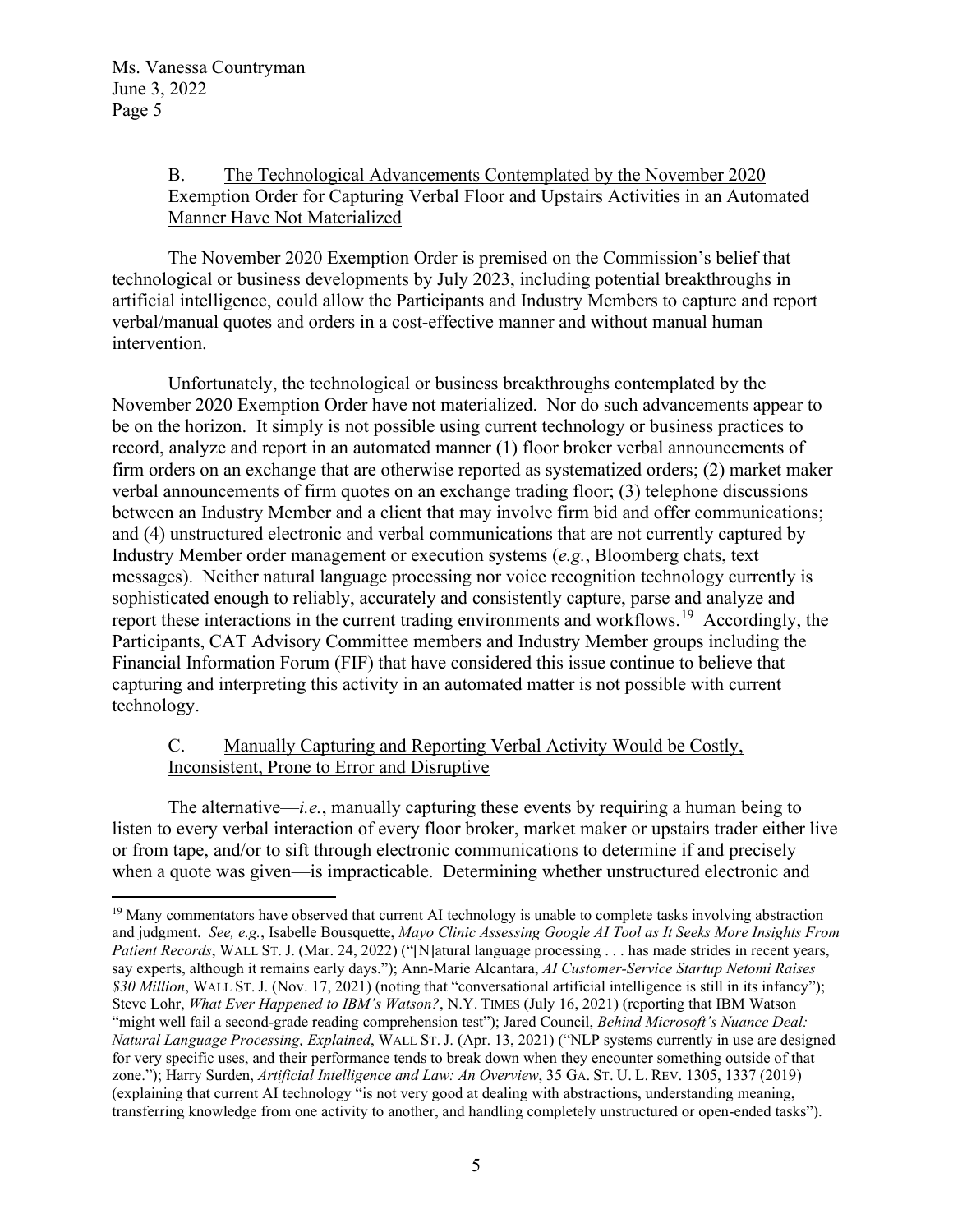verbal activity involves a firm bid or offer would be a manual, subjective process that could be highly prone to error resulting in overreporting and/or underreporting to the CAT. As discussed in Appendix A, manual review would be cost prohibitive as Industry Members that are floor brokers and market makers—many of which are small firms—will be required to hire additional staff and develop new technology resources to capture and analyze this activity. Such review also would be resource intensive, which could cause a CAT Reporter to miss the requirement to report CAT data by T+1 by 8 am ET.

In addition, due to the inherent subjectivity associated with manual review, capturing this activity manually will likely result in inconsistent or less accurate data across CAT Reporters. For instance, broker-dealers on opposite sides of a negotiation may reach different results with respect to whether and when a bid/offer has occurred (*i.e.*, one party may view a discussion of potential pricing as a mere indication, while the recipient may view it as a bid/offer). This ambiguity will cause Industry Members to capture the same activity differently, resulting in a misleading or incomplete view of the transaction. Likewise, this inherent subjectivity will limit regulators' ability to determine compliance with any reporting requirement. Recording the time of verbal interactions either live or from tape would suffer from additional challenges as such conversations involve aspects of negotiations that are not reportable to CAT (*e.g.*, RFQs and IOIs) and that must be distinguished from firm orders that are reportable to CAT. Furthermore, capturing and reporting these events would create significant new recordkeeping requirements; the Participants believe that the Commission should not expand recordkeeping requirements without appropriate rulemaking.

For these reasons, neither floor brokers, exchange market makers nor Industry Members conducting telephone and other verbal discussions or unstructured electronic communications currently have the means to collect the data for these events for purposes of CAT reporting. Attempting to capture these events would significantly disrupt floor trading, current market practices and business models, and could adversely impact the execution quality and efficiencies. The Participants believe that the difficulty and costs that would be associated with reporting verbal and upstairs activity are such that a requirement to do so will change market behavior—to the detriment of customers. Rather than incur the costs and disruption necessary to report such activity, firms and markets are likely to gravitate toward the use of indications of interest (which are clearly not reportable) rather than firm orders/bids and offers. The Participants do not see how that is in the interests of investors. Given the likelihood that reporting will result in such changes, if the Commission believes that it should nonetheless require reporting of verbal floorbased and upstairs activity, the Participants believe that, as a matter of good policy, it should do so through the rulemaking process—not though a CAT reporting requirement that would have the effect of making current market practices impracticable.

## D. Including These Activities in the CAT Would Provide Limited Added Benefit for Regulatory and Surveillance Purposes

The Participants do not believe that adding the events addressed in November 2020 Exemption Order to the CAT would provide meaningful value from a regulatory/surveillance perspective. As described in the July 2020 Exemption Request, every order that is verbalized on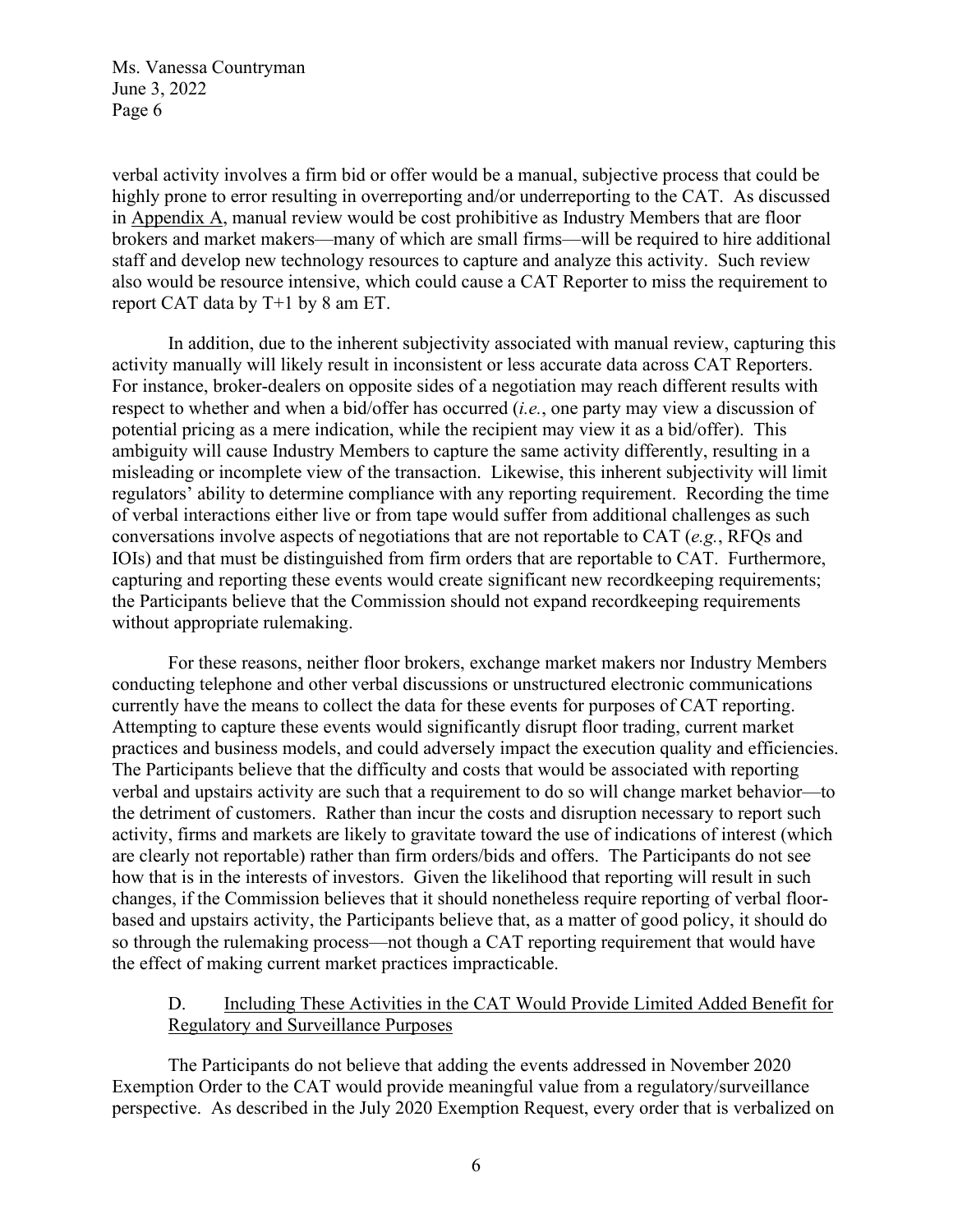an exchange floor has already been systematized and the systematization (*i.e.*, the origination or receipt of an order) is already reportable to CAT.<sup>20</sup> Likewise with respect to upstairs activity, manual orders already are reportable to CAT.

Similarly, the Advisory Committee believes that bilateral negotiations in upstairs activity, such as between asset brokers and broker-dealers, or between two broker-dealers, are currently captured when the broker either creates an order, as in from an asset manager, or accepts an order, as in from another broker-dealer, and when the trade execution occurs. In all of these "event types," all the necessary information required to fulfill CAT requirements—customer, broker-dealer, time stamps, FDID, etc.—are captured; no additional information, such as the verbal discussion preceding the order and trade, needs to be captured to satisfy CAT requirements.

The ultimate regulatory value of reporting the verbal floor and verbal and unstructured electronic upstairs activities at issue is questionable, given the scope of data that is already available in CAT. Moreover, because they are not widely disseminated, these activities do not lend themselves to the types of market manipulation considered in the adoption of Rule  $613$ <sup>21</sup> Any incremental value added for regulatory/surveillance purposes would be significantly outweighed by costs imposed on, and adverse impact to, Industry Members (including their customers) and Participants.

#### **III. Written Status Update**

The November 2020 Exemption Order requires the Participants to provide a written status update on the reporting of these quotes and orders by July 31, 2022, including the estimated costs of reporting these quotes and orders and an implementation plan for the reporting of these quotes and orders. The Participants are providing at Appendix A the written status update required by the November 2020 Exemption Order. As noted above, the Participants do not believe that it is practicable to report the quotes and orders subject to the November 2020 Exemption Order, negating the ability to develop a reasonable implementation plan.

#### **IV. Request for Exemption**

For the reasons discussed above, and to provide clarity to market participants, the Participants request that the Commission amend the existing exemption relief to make it permanent.

\* \* \* \* \*

<sup>&</sup>lt;sup>20</sup> *See* July 2020 Exemption Request, Exhibit A (providing a detailed description of workflow processes on each exchange floor).

<sup>21</sup> *See, e.g.*, Exchange Act Release No. 67457 (July 18, 2012), 77 Fed. Reg. 45722 (Aug. 1, 2012) (explaining that the CAT would be useful in investigating frontrunning, spoofing and layering in today's high-speed electronic markets).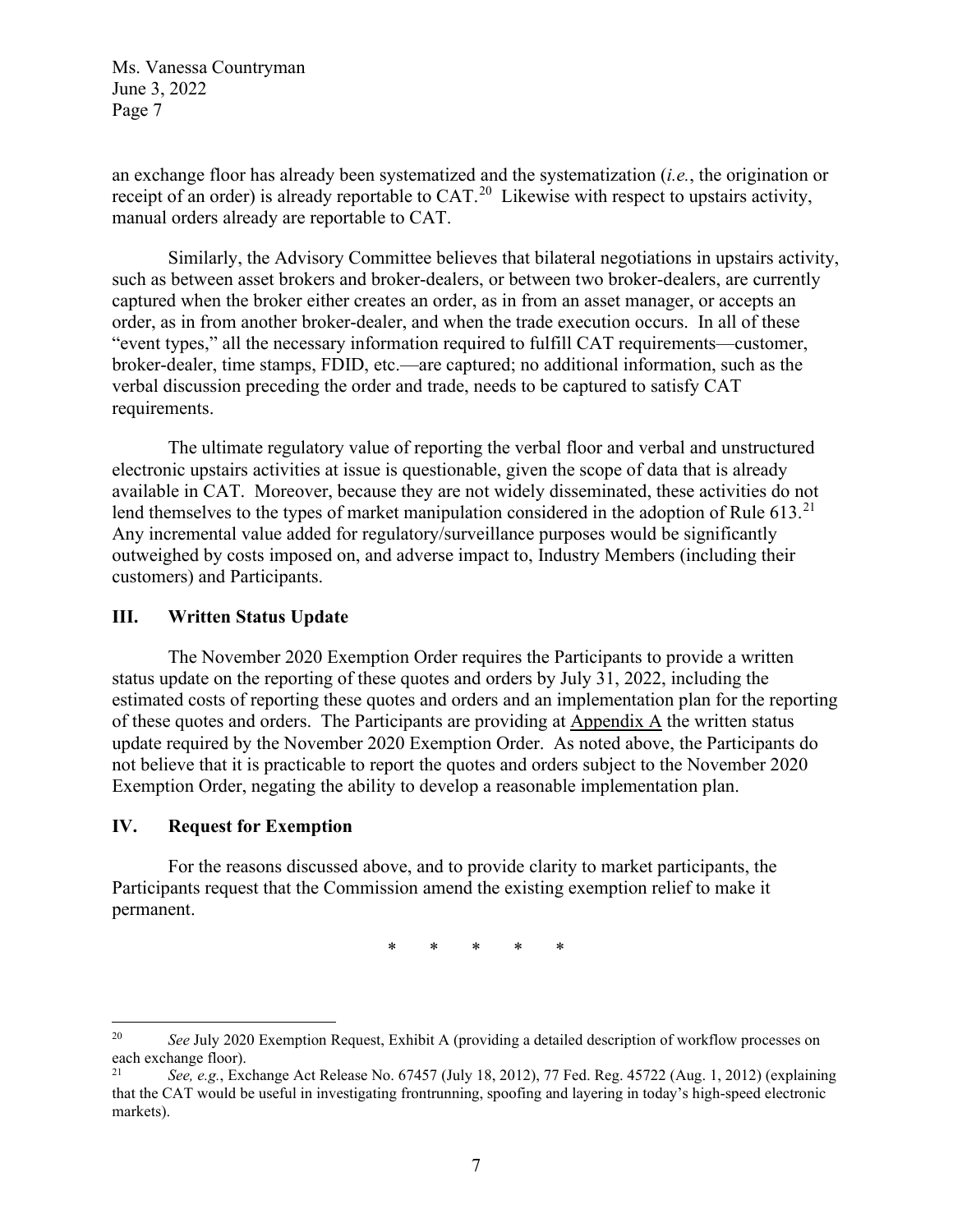Respectfully submitted,

 $\overline{\mathcal{L}}$ .

Mike Simon CAT NMS Plan Operating Committee Chair

cc: The Hon. Gary Gensler, Chair The Hon. Hester M. Peirce, Commissioner The Hon. Allison Herren Lee, Commissioner The Hon. Caroline A. Crenshaw, Commissioner Hugh Beck, Senior Advisor for Regulatory Reporting Haoxiang Zhu, Director, Division of Trading and Markets David S. Shillman, Associate Director, Division of Trading and Markets David Hsu, Assistant Director, Division of Trading and Markets Mark Donohue, Senior Policy Advisor, Division of Trading and Markets Erika Berg, Special Counsel, Division of Trading and Markets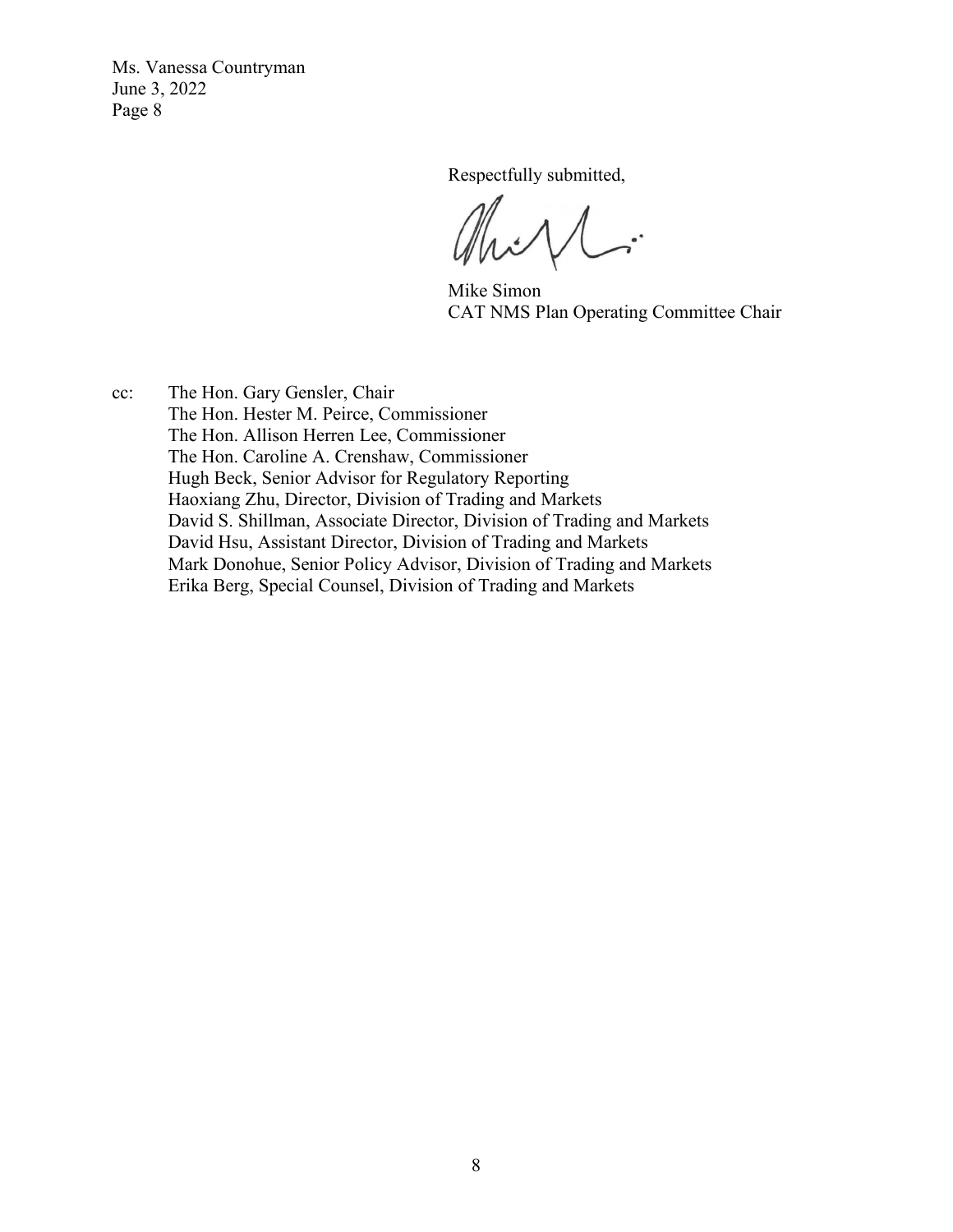#### **APPENDIX A**

#### **Written Status Update Required by the November 2020 Exemption Order Estimated Costs and Implementation Plan**

 As a condition to the November 2020 Exemption Order, the Commission required that the Participants provide a written status update on the reporting of these quotes and orders by July 31, 2022, including the estimated costs of reporting these quotes and orders and an implementation plan for the reporting of these quotes and orders. This written status update is being provided to the Commission as required by the November 2020 Exemption Order.

While it is difficult to predict costs that would be involved in reporting the activity subject to the November 2020 Exemption Order with precision, it is clear that reporting these events would have a material and costly impact on exchange floors, floor brokers and Industry Member business models and, in turn, their clients, as information on these events is not currently captured and it is impracticable to capture such information with current technology.

The cost concerns in this regard are further pronounced when viewed in context with the already significant and increasing overall CAT operating costs.

\* \* \*

**A.** *Scope.* The Participants considered the following activity: (1) floor broker verbal announcements of firm orders on an exchange that are otherwise reported as systematized orders; and (2) market maker verbal announcements of firm quotes on an exchange trading floor. The Participants also considered the views and costs estimates of members of the CAT Advisory Committee and FIF with respect to: (1) telephone discussions between an Industry Member and a client that may involve firm bid and offer communications; and (2) unstructured electronic and verbal communications that are not currently captured by Industry Member order management or execution systems (*e.g.*, Bloomberg chats, text messages).

For purposes of this analysis, the Participants assume a "status quo" in market behavior. As described in the letter, if the Commission requires this floor and upstairs activity to be reported to CAT, firms and markets are likely to gravitate toward the use of indications of interest (which are clearly not reportable) rather than firm orders/bids and offers. The November 2020 Exemption Order does not call for, and the Participants have not assessed, the potential negative impact on the price discovery process or market structure generally that could result from this shift in market behavior. As noted above, the Participants do not believe that a shift away from the use of orders to indications of interest would be in the interests of investors.

**B.** *Process***.** The Participants analyzed two primary methods for facilitating the reporting of verbal floor and verbal and unstructured electronic upstairs activity to the CAT: (1) automated reporting using technology (*e.g.*, via voice recognition technology, natural language processing, and artificial intelligence), without human intervention; and (2) manual reporting using new personnel (*i.e.*, via the hiring of additional compliance personnel).

 *1***.** *Technological/Automated Methods***.** The November 2020 Exemption Order is premised on the Commission's belief that technological or business developments by July 2023,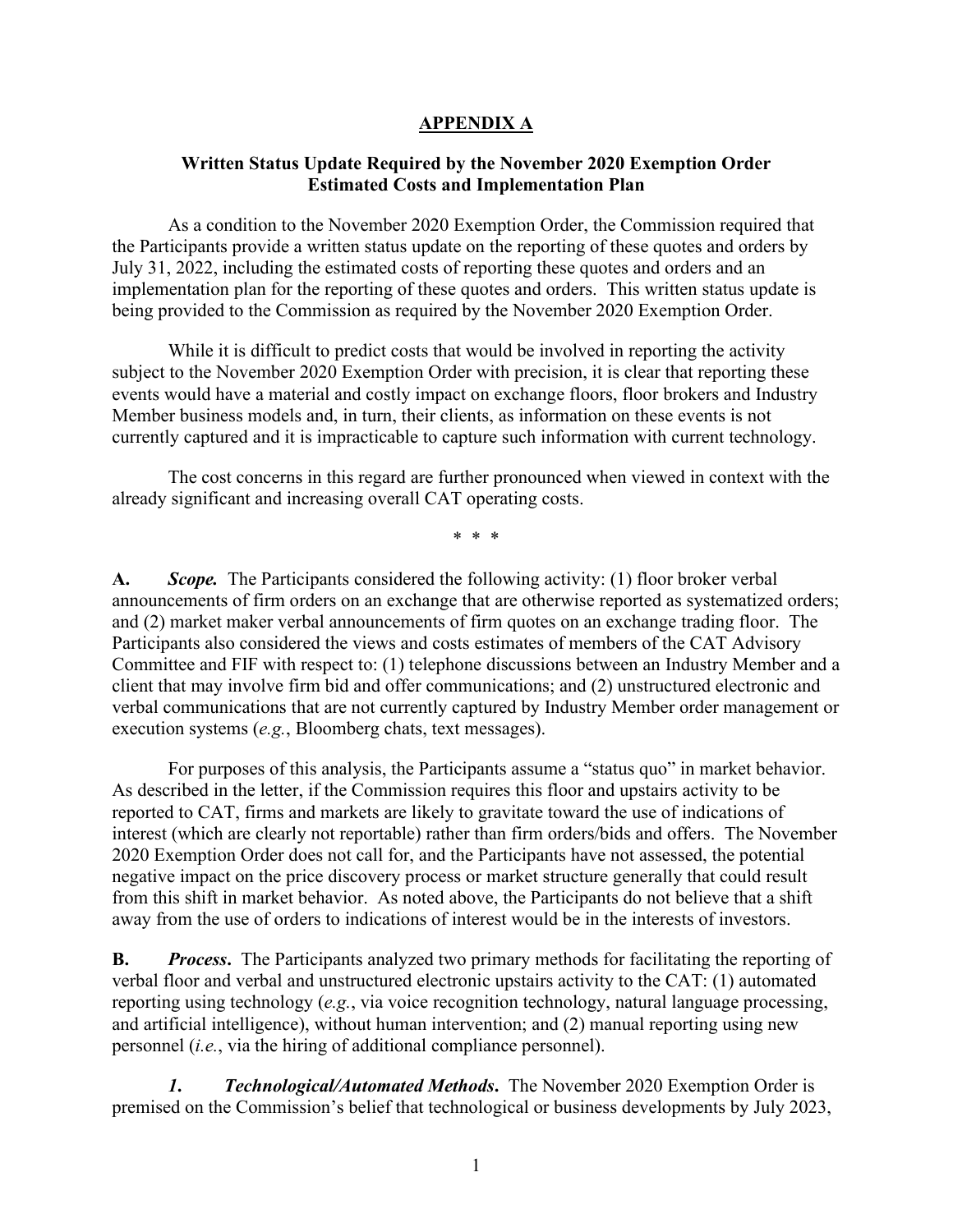including potential breakthroughs in artificial intelligence or other automated processes, could allow the Participants and Industry Members to capture and report verbal floor and verbal and unstructured electronic upstairs activity in a cost-effective manner and without manual human intervention.

The Participants evaluated whether technology or business methods have in fact evolved sufficiently since the issuance of the November 2020 Exemption Order to provide a viable method for reporting these orders and quotes in an automated fashion. To this end, the Participants consulted an industry expert in technology communications methods and queried their own internal experts, including experts in floor activity, and found that the advancements in technology contemplated by the November 2020 Exemption Order have not materialized.

The Participants also solicited, via FIF, experts associated with Industry Members. In an FIF meeting on April 13, 2022, participating Industry Members unanimously confirmed that the underlying technology for capturing the activity at issue has not changed in significant ways since the November 2020 Exemption Order. The discussion considered pure verbal interactions, interactions over instant messaging, interactions over email, and combinations of the foregoing. The firms agreed that they had not employed any new technology, nor were they aware of any proven technology, that would make this problem easier to solve. Specifically, the participating firms cited the following confounding issues:

- For "talk to text" technology—voice recognition technology is still too error prone and performs poorly in noisy environments;
- For capturing and analyzing unstructured communications from instant messages or email—no firms are currently using natural language processing in this manner, and they do not feel it has advanced significantly enough to capture and analyze the activity at issue. Further, not only are these unstructured messages, but traders in some firms have developed a short-hand with certain clients, which is not consistent between clients, and which cannot be accurately and consistently analyzed without human intervention.
- For combinations of the above—synthesizing input across modalities compounds the foregoing issues and is very difficult.

Finally, the Participants also consulted publicly-available reports regarding the state of current technology, particularly with respect to voice recognition technology and natural language processing. News reports and other commentators have observed that current AI technology is unable to complete tasks involving abstraction and judgment, which is critical to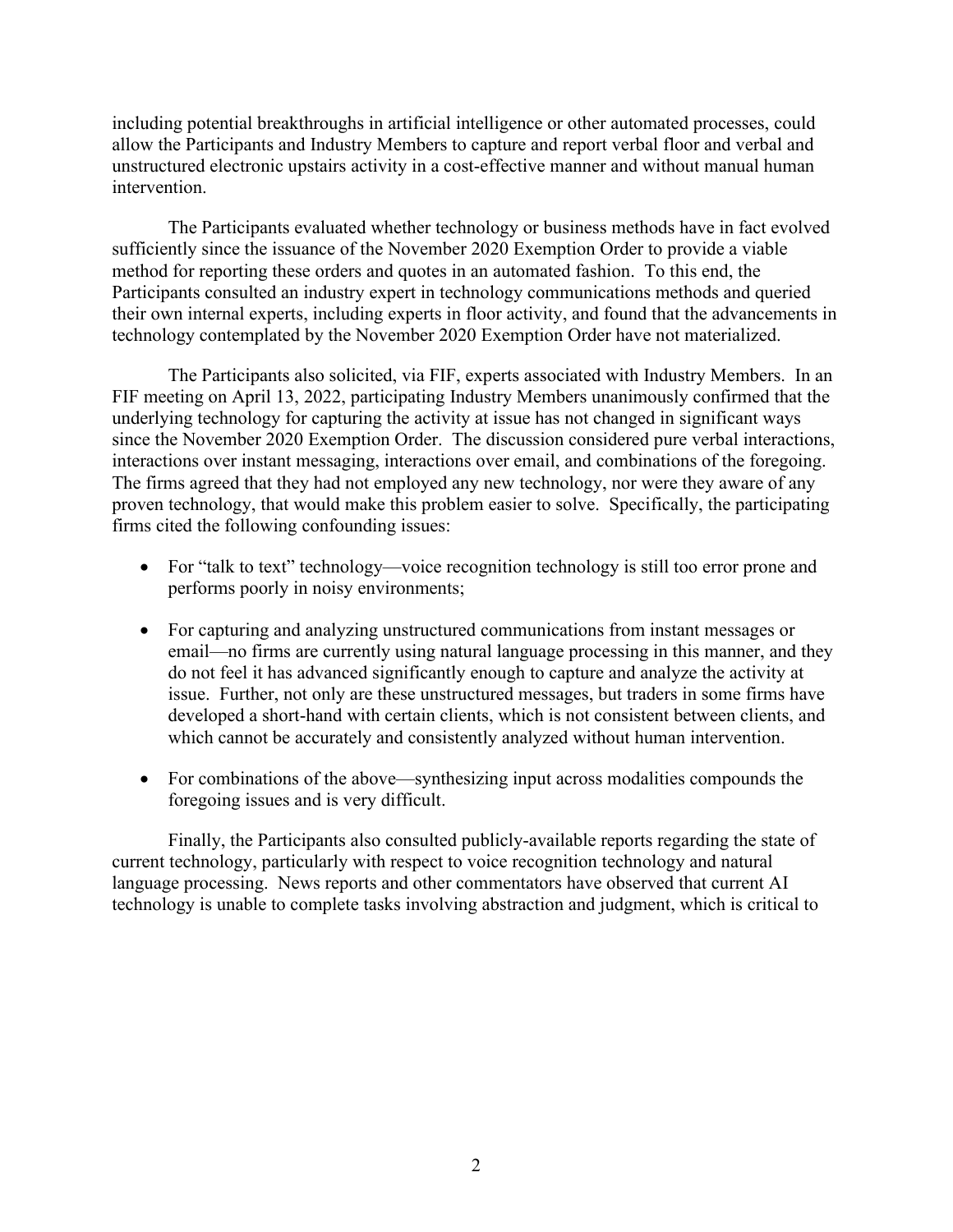reliably, accurately and consistently capturing, parsing, analyzing and reporting these interactions in the current trading environments and workflows.<sup>1</sup>

For these reasons, the Participants have determined that capturing and interpreting verbal floor and verbal and unstructured electronic upstairs activity in an automated matter is not possible with current technology.

*2. Manual Methods***.** Given that automated processing of verbal floor and verbal and unstructured electronic upstairs activity is not possible with current technology, the only available alternative would be to capture these events by manual methods. Manual capture of these events would require a human being to listen to and analyze every floor broker, market maker or upstairs trader communication either live or from tape, and/or to review and analyze electronic communications to determine if and precisely when a quote was given.

With respect to floor activity, the Participants believe that the discussions of each floor broker and market maker would need to be tracked on a one-to-one basis by a permanent fulltime equivalent (FTE) responsible for parsing and interpreting when a CAT-reportable event has occurred. 2

The Participants also considered whether floor brokers and market makers could capture their own verbal interactions in real-time (*i.e.*, to pause in order to record a verbalized quote in real-time), but concluded this would not be possible without severely impacting existing workflows and the floor brokers and market makers' ability to participate in a fast-moving market. The Participants also considered equipping each floor broker and market maker with a sound recording device, and having separate compliance personnel listen to and analyze those recordings on a same-day basis, but concluded that this would be impracticable and prone to error, and would create additional burdensome recordkeeping requirements.

With respect to verbal and unstructured electronic upstairs activity, similar manual intervention would be required to consistently capture, parse, analyze and report these interactions.

As described in the letter, the Participants believe that manual review is a subjective process that will likely result in inconsistent or less accurate data across CAT Reporters, and

<sup>1</sup> *See, e.g.*, Isabelle Bousquette, *Mayo Clinic Assessing Google AI Tool as It Seeks More Insights From Patient Records*, WALL ST. J. (Mar. 24, 2022) ("[N]atural language processing . . . has made strides in recent years, say experts, although it remains early days."); Ann-Marie Alcantara, *AI Customer-Service Startup Netomi Raises \$30 Million*, WALL ST. J. (Nov. 17, 2021) (noting that "conversational artificial intelligence is still in its infancy"); Steve Lohr, *What Ever Happened to IBM's Watson?*, N.Y. TIMES (July 16, 2021) (reporting that IBM Watson "might well fail a second-grade reading comprehension test"); Jared Council, *Behind Microsoft's Nuance Deal: Natural Language Processing, Explained*, WALL ST. J. (Apr. 13, 2021) ("NLP systems currently in use are designed for very specific uses, and their performance tends to break down when they encounter something outside of that zone."); Harry Surden, *Artificial Intelligence and Law: An Overview*, 35 GA. ST. U. L. REV. 1305, 1337 (2019) (explaining that current AI technology "is not very good at dealing with abstractions, understanding meaning, transferring knowledge from one activity to another, and handling completely unstructured or open-ended tasks"). <sup>2</sup> This is a conservative estimate. Each floor broker and market maker may require more than one FTE.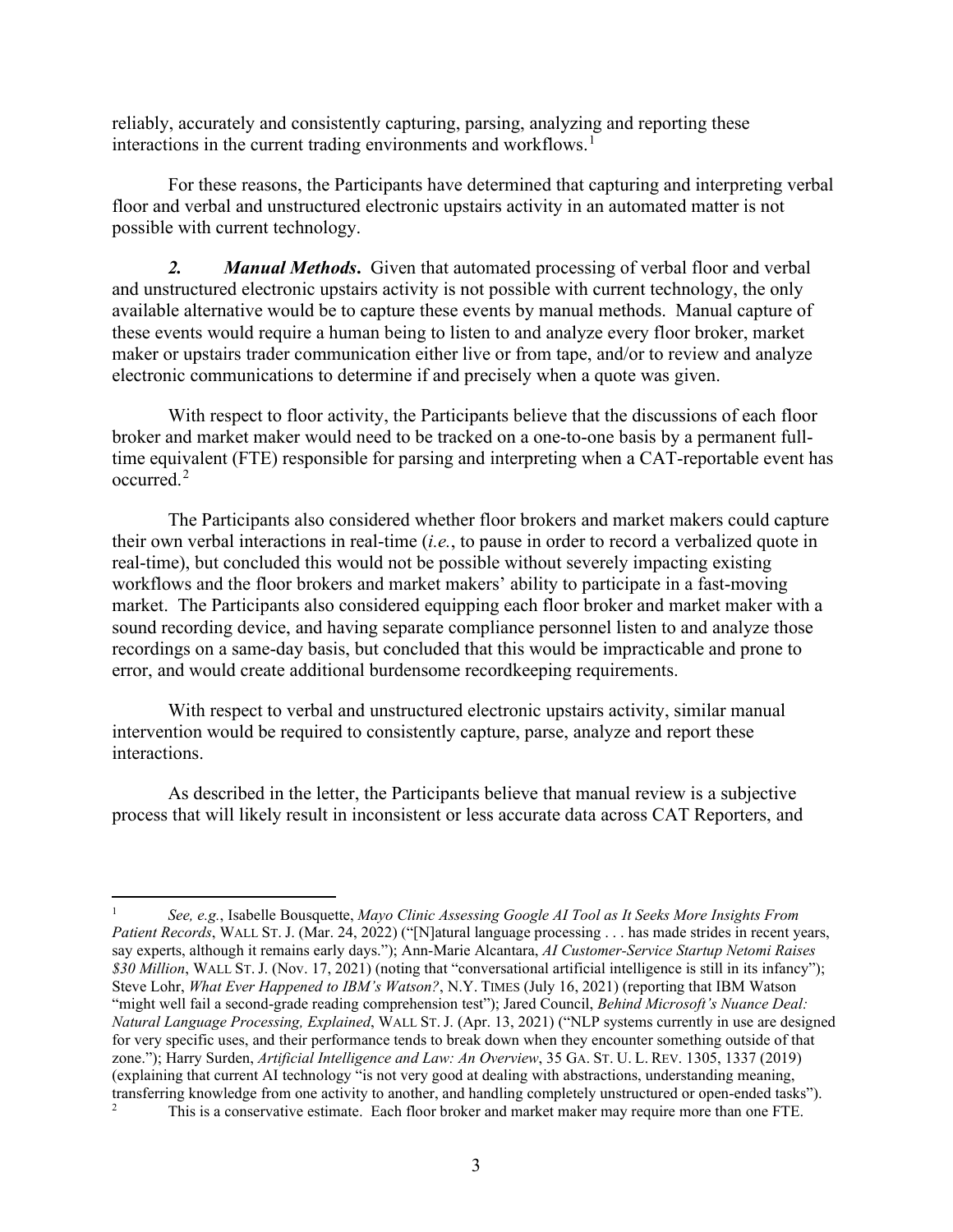could result in overreporting and/or underreporting to the CAT. For purposes of this analysis, the Participants have not separately calculated the costs of such inconsistencies and/or errors.

**C.** *Estimated Costs***.** Subject to the foregoing, the Participants estimated the cost of manually capturing and analyzing the floor and upstairs activity at issue based on the following assumptions.

*1. Estimated Costs for Exchange Floor Activity.* The Participants have considered how to estimate the cost of hiring additional staff to manually capture, analyze and report verbal floor activity. As described above, the Participants believe that the discussions of each floor broker and market maker would need to be tracked on a one-to-one basis by a permanent fulltime equivalent (FTE) employee responsible for parsing and interpreting when a CAT-reportable event has occurred. The Participants conservatively estimate that each FTE would cost approximately \$130,000 to \$228,000 annually, inclusive of compensation and benefits. On the relevant NYSE, Cboe and Nasdaq exchanges alone—which are among the largest at issue—there are approximately 495 floor brokers and designated market makers, resulting in an estimated annual cost of \$64.35 million to \$112.86 million per year to capture exchange floor activity. (These informal cost projections related to verbal exchange floor activity do not include the separate, additional cost of capturing and reporting upstairs negotiations, which are addressed separately below.)

It is important to note that, as the reporting obligations at issue apply to Industry Members, the burden of this reporting requirement would fall disproportionately on small independent-broker dealers who comprise the bulk of floor traders. Smaller brokerage firms do not have the resources to build out the compliance infrastructure necessary to implement manual review and many may be driven out of business by the Commission's interpretation absent permanent relief. In addition, the Participants believe that the manual collection, analysis and reporting of verbal floor activity will be fraught with the potential for lack of granularity, errors and inconsistencies, effectively undermining the utility of the data used by regulators.

In addition to direct personnel costs, the relevant exchanges do not currently have room for the additional compliance staff to be present on the floor. Accordingly, there would be additional costs for building additional space required to support the increased number of people. For its part, Cboe estimates an initial one-time cost of approximately \$20-30 million.

*2. Estimated Costs for Verbal and Unstructured Electronic Upstairs Activity.* In 2020, the CAT Advisory Committee/Financial Information Forum estimated that the cost of hiring additional trader assistants/compliance staff and updating firm systems in order to capture and report upstairs negotiations to be approximately \$485 to \$590 million.<sup>3</sup> As described in the July 2020 Exemption Request, these cost projections recognize that Industry Members do not currently collect data for these scenarios, and do not have the means today to collect such today. The Participants understand that FIF currently is updating its 2020 estimate.

*3. Total Cost Estimate.* Accordingly, excluding expenditures relating to the cost of building additional space to accommodate increased personnel, the estimated annual cost of

<sup>3</sup> *See* July 2020 Exemption Request at 10.